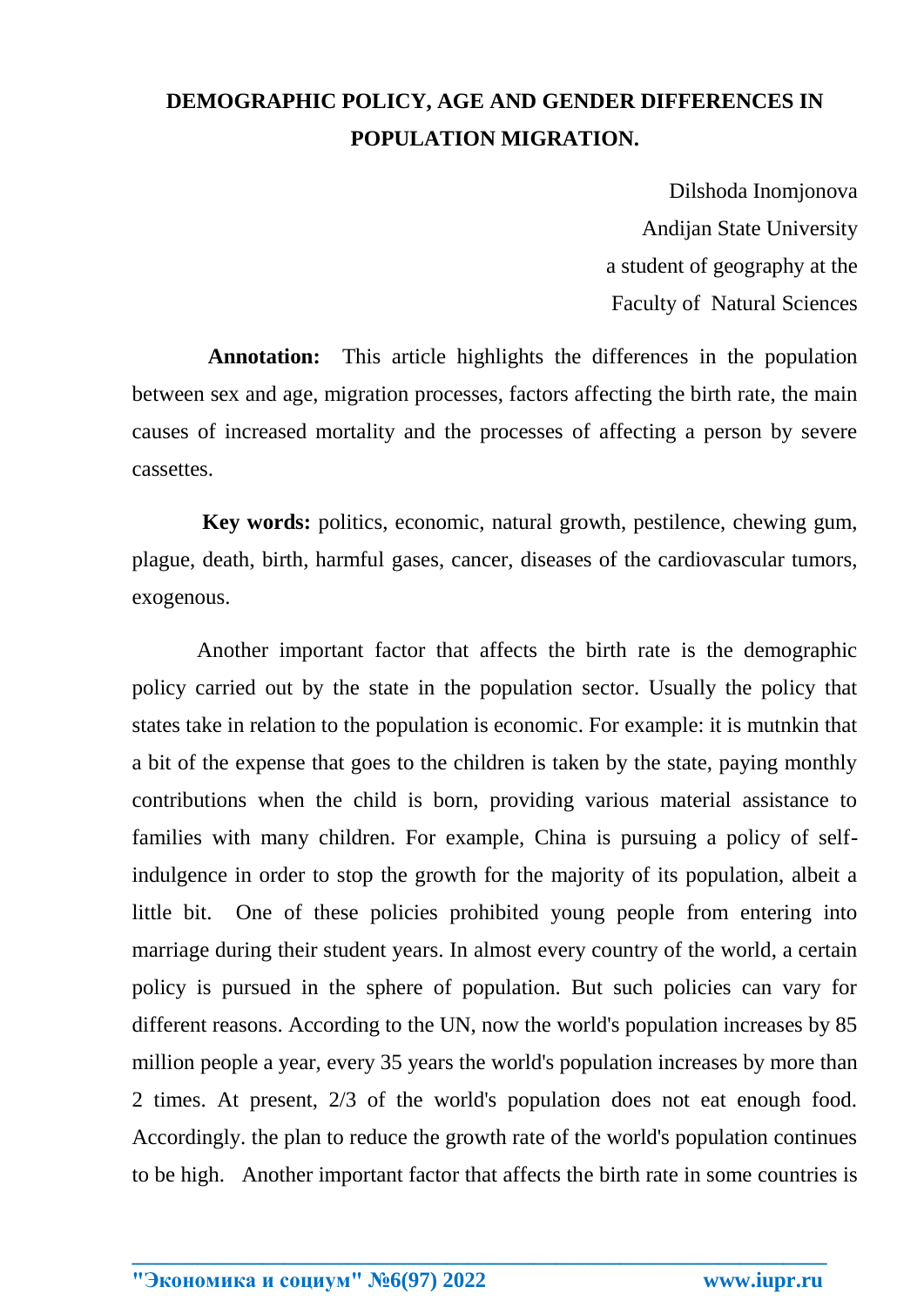the wide prevalence of the management of the number of children by the couple in the family. From a brief analysis of the factors that affect the birth rate and the cause, it can be concluded that there are many factors and causes that affect the birth rate, it is necessary to analyze all of the factors in explaining the birth rate and the causes of the birth rate of the world population of ahoiisi or some countries. Data on the mortality of the population iming reproduction is an important indicator in determining the level of natural growth. About this, scientists think only on the basis of archaeological data and some written monuments that have reached US. In the second half of the XVIII century, there was a lot of death among the population in almost all parts of the world. A significant reduction in mortality began in the second half of XIX asming. The decrease in mortality during this period was the result of the achievements of medical science. A significant reduction in mortality first began in Europe. By the end of the XIX century, such diseases as plague, smallpox, plague on this continent were almost completed. The decline in mortality later spread to other continents.

The loss of life as a result of congenital diseases, caused by the biology of each person and associated with heredity, is the endogen cause of death. Threeraydi in babies more likely to die as a result of this disease. Endogen death for reasons is very rare. Most of the deaths that occur among the population are caused by exogen causes. This occurs as a result of external influence on the body of a person. When we say external influence, all the environment in which a person lives is understood. The influence of the geographic environment on the mortality rate can also be through the animal world. Some animals are the source of infection and distribution of some infectious diseases. Hullas, the impact of the natural environment on the process of death among the population is great. Mankind has for centuries been obsessed with the loss of some of its properties, which negatively affects nature for themselves, or the application of measures to combat it, and for this purpose has achieved great success.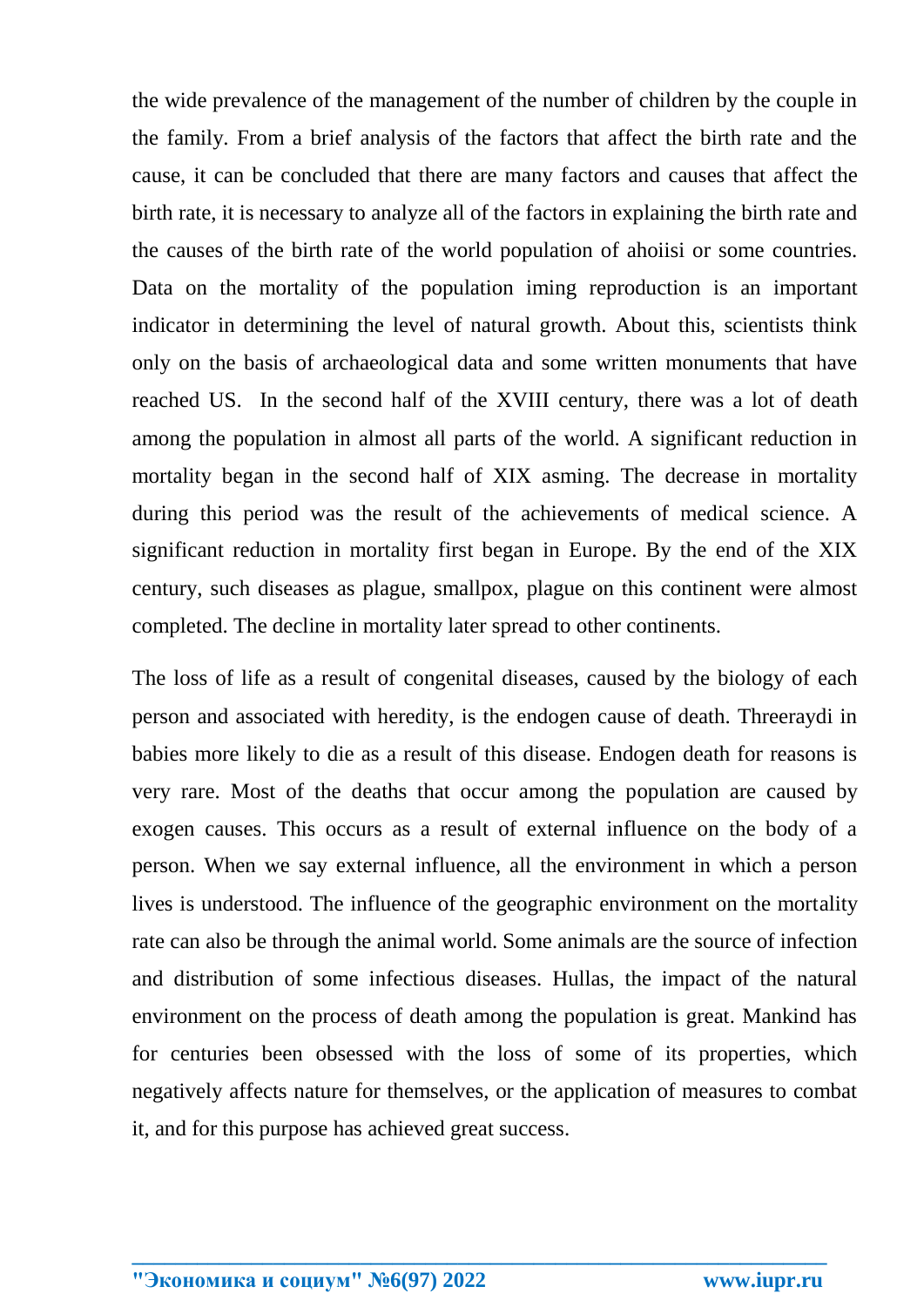What are the main sources of harmful substances currently polluting the atmosphere?

 Since the most basic maixba cars polluting the atmosphere. Checking the air of cities showed that the concentration of harmful gases when working in some of the busiest streets of the big city, in many cases, is much higher than the permissible level. Environmental protection measures for the regional use of Natural Resources and restoration of land are being developed and implemented. Using the latest scientific techniques, natural relics are being used. Also, control over the state of environmental miiliitis and its sources of pollution is being carried out^. It is necessary to talk about another negative effect of motorization on mortality among the population, which is educational. These are car accidents. Every year around 60 million car accidents occur in the Earth's sphere on average. During these same accidents, more than 500 thousand people are killed, 10 millions are injured. The mortality rate among the population is also affected by the culture achieved by different people, their living conditions. Habits such as drinking, smoking, cannabis also cause an increase in mortality among people. Thus, the level of mortality is also influenced by the sanitary culture achieved in each state by mnhim. According to statistics, death occurs more often among children under the age of 1 year. At present, a sharp reduction in mortality among young children in almost all parts of the world has been achieved. The average life expectancy of the population varies from one to another in different states. The countries with the highest average life expectancy of the population include Sweden, Norway (79 years), Japan (80), England (72), GFR, France (79) and others. As science and culture develop further, if methods of treating cancer, cardiovascular diseases are found, the longer the life expectancy, the greater the doubt. Above we got acquainted with the main elements of the process of reproduction of the population. These indicators determine the natural growth of the population in each country and district. The natural growth of the population is determined by the residual when the number of deaths from the number of births is removed within a certain period of time. Indicators of the natural growth of the